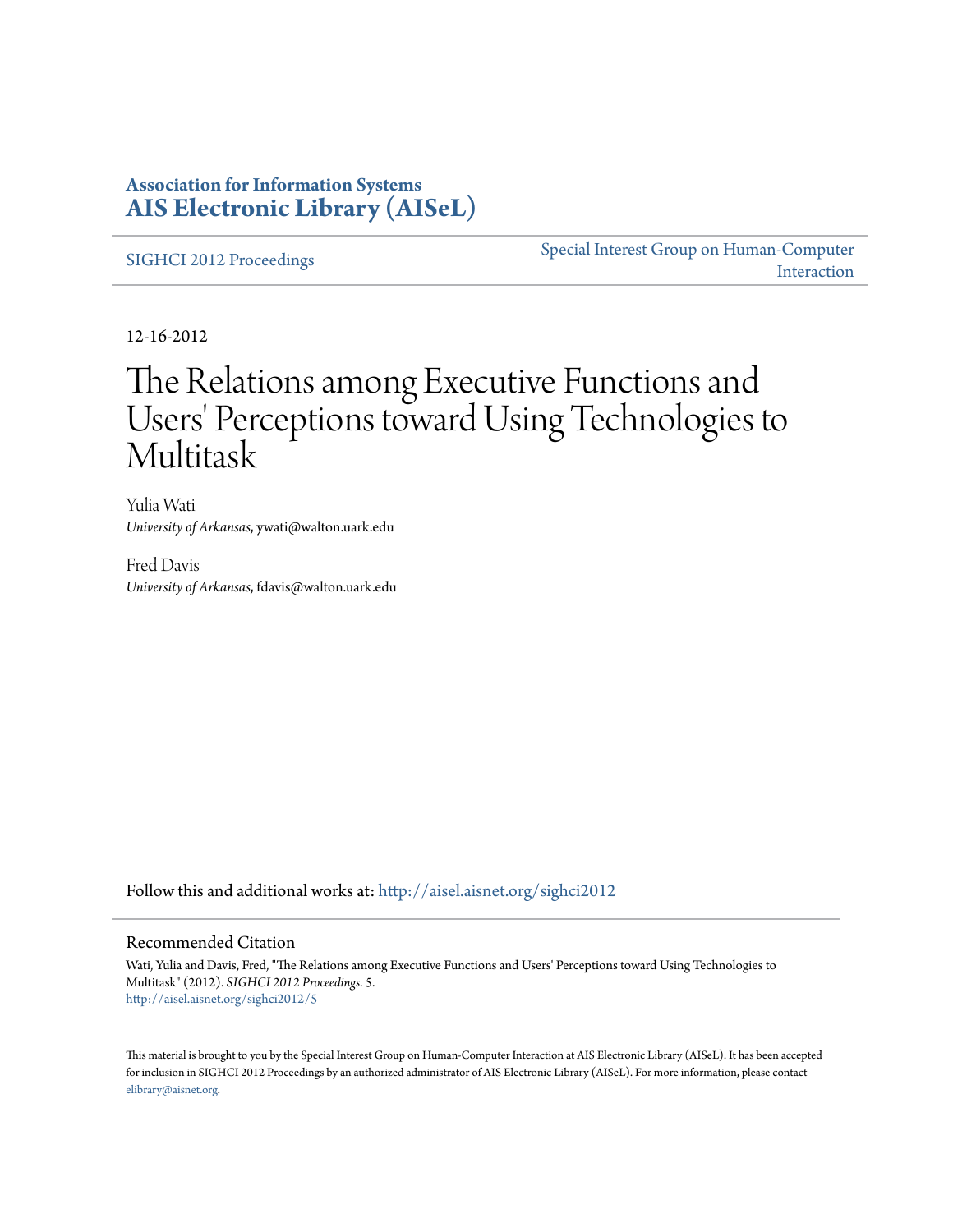## **The Relations among Executive Functions and Users' Perceptions toward Using Technologies to Multitask**

**Yulia Wati** 

Sam. M. Walton College of Business University of Arkansas ywati@walton.uark.edu

## **ABSTRACT**

In this research, we examined the influence of information processing abilities (i.e., executive functions) on users' perceptions about technologies. Borrowing the literature from psychology discipline, we explained how individual's working memory capacity (WMC), focus, and flexibility skills influence cognitive absorption, perceived ease of use, and perceived usefulness in the context of technologies multitasking. We also integrated a micro-level measure (n-Back task to measure WMC) and macro-level measures (self-report questionnaire) in this present study. The results revealed that individual's information processing mechanism influences the degree of his or her cognitive absorption when he or she engages in more than one task or technology simultaneously or sequentially. An individual is likely to experience high degree of cognitive absorption if he or she is able to balance the focus and flexibility. Furthermore, we found that WMC is positively associated with perceived ease of use. Together, perceived ease of use and cognitive absorption influence perceived usefulness.

## **Keywords**

Focus, Flexibility, WMC, Cognitive Absorption.

## **INTRODUCTION**

In the information age, new technologies, new ways of working, and an increasing availability of information could significantly affect productivity growth, and specifically the productivity of workers in informationintensive industries (Aral, Brynjolfsson and van Alstyne, 2007). Juggling multiple tasks (multitasking) with technological devices is a common practice at home, at school, at work, and even during meetings (Adler and Benbunan-Fich, 2011). This new skill has also been identified as a new job requirement in information systems (IS) fields such as 911 operators and managerial positions at some telecommunication companies. While the demand to perform multiple tasks in the workplace is increasing, little is known about the information processing abilities involved in multiple task situations. For example, a survey conducted by Davenport (2005) reported that 51% of knowledge workers do not feel that they are in control of information flow, and 41% believe

**Fred D. Davis**  Sam M. Walton College of Business University of Arkansas fdavis@walton.uark.edu

that their organization does not offer them assistance in dealing with the situation.

With the extensive use of IS especially in work setting, therefore, it is necessary to understand how users actually multitask using the systems. Cognitive scientists have investigated multitasking in a variety of experimental paradigms, ranging from task-switching (e.g., switching cost paradigm—Allport and Wylie, 2000) and inhibition (e.g., backward inhibition paradigm—Arbuthnott, 2005) to understand the executive control processes that underlie multitasking. Unfortunately, experimental psychologists are far from agreeing on which theory best explains this interference and they continue to postulate new models (Konig, Buhner and Murling, 2005). In this research, we do not attempt to criticize or compare these theories neither we attempt to integrate all of the different theories. We should note that there are many other paradigms as to the basic set of executive functions that are too numerous to discuss in this context. Though these different paradigms may agree or disagree on how goals direct the executive controls, they have the same agreement that executive systems are responsible for handling the situations that require the inhibition of irrelevant stimuli and involve shifting and attention. Thus, instead of debating which paradigms best explain the phenomena under study, we believe these different paradigms may help shed light on the relationship between goals, attention, and cognitive functions.

One phenomenon in IS field that has received much intention from IS researchers is the concept of flow. When an individual entered the state of flow, he or she is likely to use the unconscious thought process to achieve the optimal experience that occurred when his or her interaction with the system (Csikszentmihalyi, 1990). However, information processing underlying the state of flow when individuals engage in multiple tasks or technologies remains unclear. The present research explore these hypotheses by examining to what extent the balance between two executive functions—*focus and flexibility*—is related to individuals' perception about using technologies to support multitasking. Although there many other suggestions as to the basic set of executive capacities that are too numerous to discuss in this context, we do not attempt to argue here that all elements of attention are related to multitasking. This is not the case. Rather, we suggest that any adequate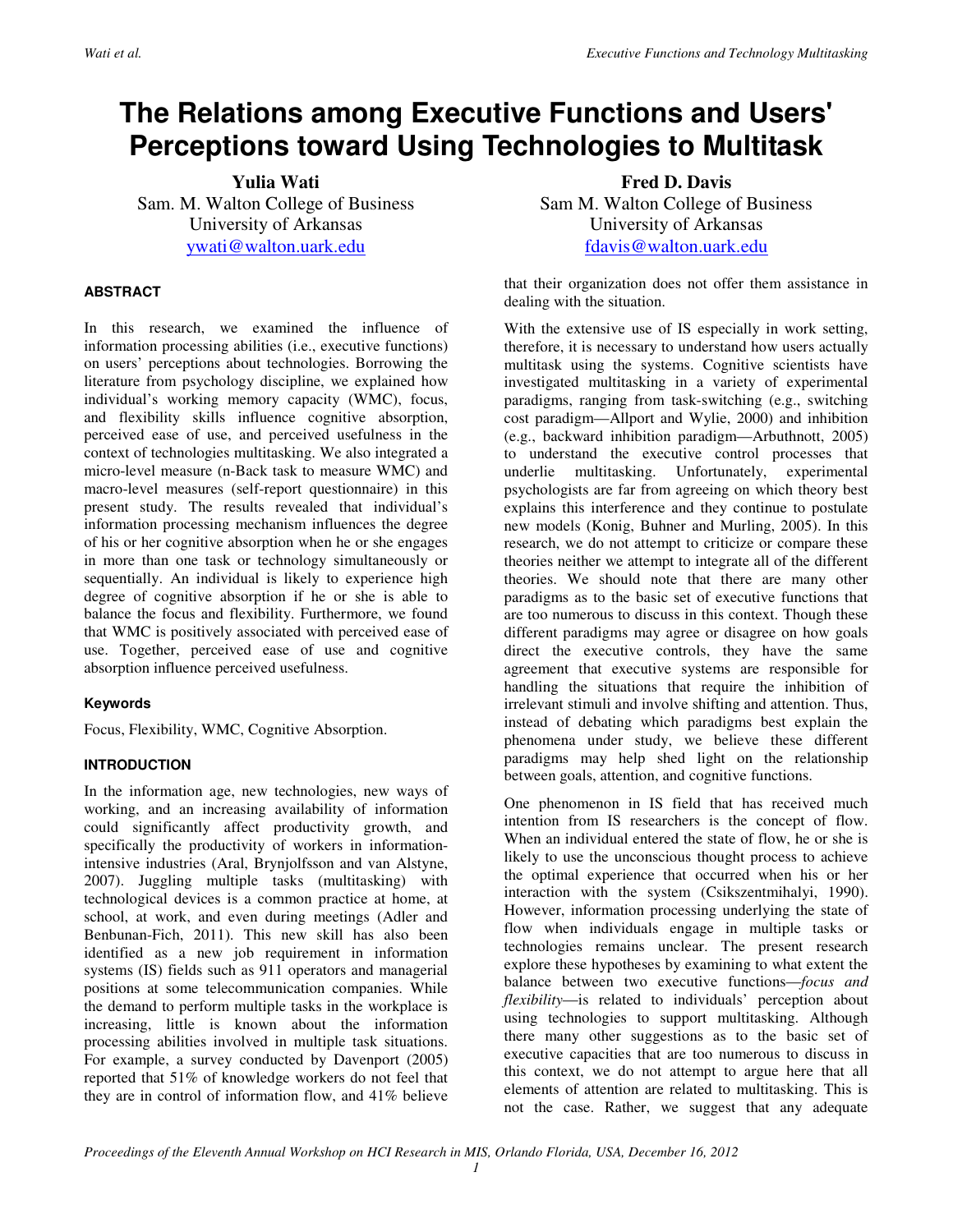executive need to be able to focus attention, to divide attention between two important targets or stimulus streams, and to switch between tasks (Baddeley, 2012). In other words, in order to successfully perform multitasking, one should be able to maintain their focus and flexibility functions.

The objectives of this current study are twofold. First, we examined the influence of information processing abilities (i.e., executive functions) on users' perceptions about technologies. To this extent, we explained the phenomena in question through the lens of executive functions (e.g., Baddeley, 2012; Miyake, Friedman, Emason, Witzki, Howarter and Wager, 2000) to explain how individual's WMC, inhibition, and switching skills influence his or her perception about how easy, useful, and enjoyable the system is when it comes to multitasking. Second, we integrated a micro-level measure (n-Back task to measure WMC) and macro-level measures (self-report questionnaire) in a single research program. By achieving these objectives, we expect to shed light on a new understanding of how executive functions may explain IS use.

## **LITERATURE REVIEW**

#### **Attention and Executive Functions: Conscious or Unconscious Process?**

The ability to engage in volitional behaviors is often considered a unique human ability, and people have long assumed that this volition behaviors and consciousness are intimately related (Dijksterhuis and Aarts, 2010). However, recent research has shown that people often engage in behaviors without the presence of their consciousness awareness (e.g., Bijleveld, Custers and Aarts, 2009). Unconscious thought is defined as "a cognitive process that takes place while conscious attention is directed elsewhere (Dijksterhuis and Aarts, 2010). While conscious thought is dependent on conscious capacity, which is low, unconscious thought tends to process larger amounts of information and it can therefore lead to relatively good decisions on complex matters (Bos and Dijksterhuis, 2011).

Although executive functions have been long associated with conscious processes, and hence are implicated in volitional behavior, the new evidence shows that goals modulate attention processes irrespective of the conscious or unconscious source of the activation of the goal (Dijksterhuis and Aarts, 2010). Executive functions play a significant role in determining focus of attention, dividing attention between two important targets or stimulus streams, and switching between tasks (Baddeley, 2012). Miyake et al. (2000) identified three basic control functions of the central executive: (1) *inhibition*—one's ability to deliberately inhibit dominant, automatic, or prepotent responses when necessary; (2) *shifting* shifting back and forth between multiple tasks, operations, or mental sets; and (3) *updating*—updating

and monitoring of working memory representation. A core theoretical argument of Miyake and colleagues' framework is that individual differences in executive functions reflect both similarity and diversity of each component. In other words, the inhibition, shifting, and updating functions are partially distinct, however, they are also partially interdependent in their functions. These three constructs are likely to share some common task requirements, particularly the maintenance of goal pursuit (Miyake et al., 2000). In our research model we used the term of inhibition or focus, flexibility, and WMC to refer to the three executive functions respectively. The balance between focus and flexibility is crucial for goals to do their work properly (Dijksterhuis and Aarts, 2010).

#### **The State of Flow**

Flow occurs when the balance between challenges and skills exceeds the average level of typical experience. Such that, one's involvement in the task becomes automatic and spontaneous and there is little awareness of the self-other than what one is doing (Fullagar and Kelloway, 2009). Drawing upon the concept of flow, Agarwal and Karahanna (2000) proposed a new construct named "cognitive absorption" to describe the state of flow when individuals engage in technology related tasks. They defined cognitive absorption as "*a state of deep involvement with software*" (p. 673). They proposed five dimensions of cognitive absorptions: (a) temporal dissociation—the inability to register the passage of time while engage in interaction; (b) focused immersion—the experience of total engagement where other attention demands are ignored; (c) heightened enjoyment—the pleasurable aspects of the interaction; (d) control—the user's perception of being in charge of the situation; and (e) curiosity—the extent the experience arouses an individual's sensory and cognitive curiosity (p. 673).

## **RESEARCH MODEL**

Building upon the theories presented in the previous section, we proposed two major hypotheses in this present study. First, individual's information processing mechanism influences the degree of his or her cognitive absorption when he or she engages in more than one task or technology simultaneously or sequentially. Second, WMC of an individual determines his or her perception whether using electronic devices (e.g., phone, computer) are easy or not. Working memory system consists of a limited capacity system that provides the temporary storage and manipulation of information that is necessary for performing a wide range of cognitive activities (Baddeley, 2012). Because WMC differs from one to another person, it may also constraints comprehension more for some people to another. The proposed research model is illustrated in figure 1.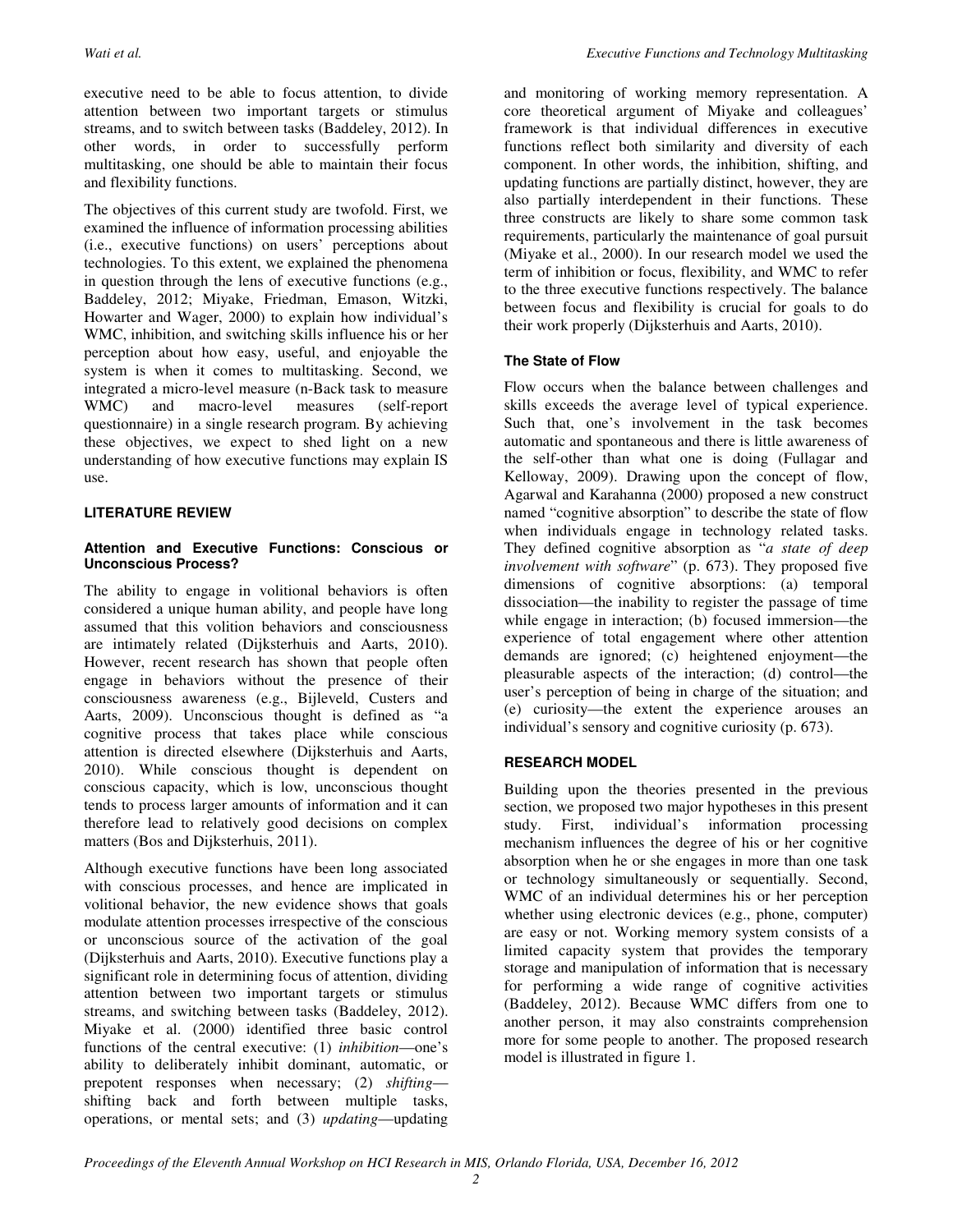

**Figure 1. Research Model** 

#### **Hypotheses Development**

The shifting process involves the omission of irrelevant task sets (e.g., to be encountered stimuli, the required responses, and the cues used to indicate which task is the relevant one in the current trial) and the subsequent active engagement of a relevant task set (Miyake et al., 2000). Task-switching is associated with switching cost (Allport and Wylie, 2000). However, this switching cost can be reduced by preparation or practice. Once this process becomes automatic, they are likely to experience cognitive absorption. Thus, we test:

*H1: Flexibility function is related to cognitive absorption.* 

Agarwal and Karahanna (2000) indicated that when an individual is in the state of flow, all of his or her attentional resources are focused on a particular task, thereby reducing the level of cognitive burden associated with the task. Cognitive absorption is also characterized with the absence of distraction (Csikszentmihalyi, 1990). The inhibition function itself involves the prevention of attentional resources being allocated to task-irrelevant stimuli and responses using attentional control (Miyake et al. 2000). In other words, an individual will enter a state of flow if he or she is able to inhibit the irrelevant stimuli that exist in the external environment. Therefore,

*H2: Inhibition function is related to cognitive absorption.* 

As mentioned previously, the balance between focus and flexibility is crucial in performing complex tasks. Dijksterhuis and Aarts (2010) indicated that rewards and requirements associated with goals are likely to motivate the person to achieve them. Studies of selective visual attention tasks have shown that the balance between focus and flexibility is modulated by the presence of positive affect or reward (Dijksterhuis and Aarts, 2010). In the technology adoption literature, perceived enjoyment is viewed as a reward derived through the use of the technology (Venkatesh, Thong and Xu, 2012). Perceived enjoyment, one dimension of cognitive absorption, has been identified as an intrinsic motive that drives individuals to use technology due to hedonic benefits derived from the use of the technology (Venkatesh et al., 2012). Thus, given the cognitive absorption represents intrinsic motivation, we hypothesize that:

*H3: The interaction between inhibition and flexibility function is positively related to cognitive absorption, such that, individuals higher in both inhibition and* 

#### *flexibility function are likely to experience higher cognitive absorption.*

WMC represents the third function of executive controls (i.e., updating function) (Miyake et al., 2000). Previous studies have shown that the executive component of the WMC system is specifically responsible for the covariation between WMC measures and higher order cognition (Kane and Engle, 2003). Davis, Bagozzi and Warshaw (1989) have suggested that perceived ease of use is a key determinant of technology adoption at the early stage of project implementation. At this initial stage, IS users tend to process new information that requires them to consciously maintain their goal by allocating more memory resources. Thus, all thing being equal, individuals who have higher WMC are likely to perceive the use of technologies to multitask is easier than those who have lower WMC.

*H4: Working memory capacity is positively associated with perceived ease of use.* 

The relations among cognitive absorption and two main predictors of IS adoption (i.e., perceived ease of use and perceived usefulness) has been established by Agarwal and Karahanna (2000). Agarwal and Karahanna argued that confidence and a state in which an individual is driven by intrinsic motivation will together enhance perceptions of a lower cognitive burden. Thus:

*H5: Cognitive absorption is positively associated with perceived ease of use.* 

Similarly, Agarwal and Karahanna (2000) indicated that a state of cognitive absorption is expected to influence perceived usefulness through the heightened enjoyment. In other words, when individuals voluntarily engage in using particular systems and enjoy it, they may perceive that the systems are useful. Therefore, we hypothesize:

*H6: Cognitive absorption is positively associated with perceived usefulness.* 

Consistent with the technology acceptance model (Davis et al. 1989), we also hypothesize that perceived ease of use is positively associated with perceived usefulness.

*H7: Perceived ease of use is positively associated with perceived usefulness.* 

#### **RESEARCH METHODOLOGY**

#### **Study Context and Sample**

We test our model in the context of using technologies or electronic devices (i.e., smartphones, computer, laptop, tablet) to perform multitasking. To test our hypotheses, we collected data using Amazon Mechanical Turk (MTurk) technique. A total of 102 usable responses were collected.

#### **Operationalization of Research Variables**

We used the n-Back task as a measure of working memory capacity. The stimulus material was adapted from Jaeggi, Studer-Luethi, Buschkuehl, Su, Jonides and Perrig (2010) (see Jaeggi et al., 2010 for details). To measure inhibition, flexibility, perceived usefulness,

*Proceedings of the Eleventh Annual Workshop on HCI Research in MIS, Orlando Florida, USA, December 16, 2012*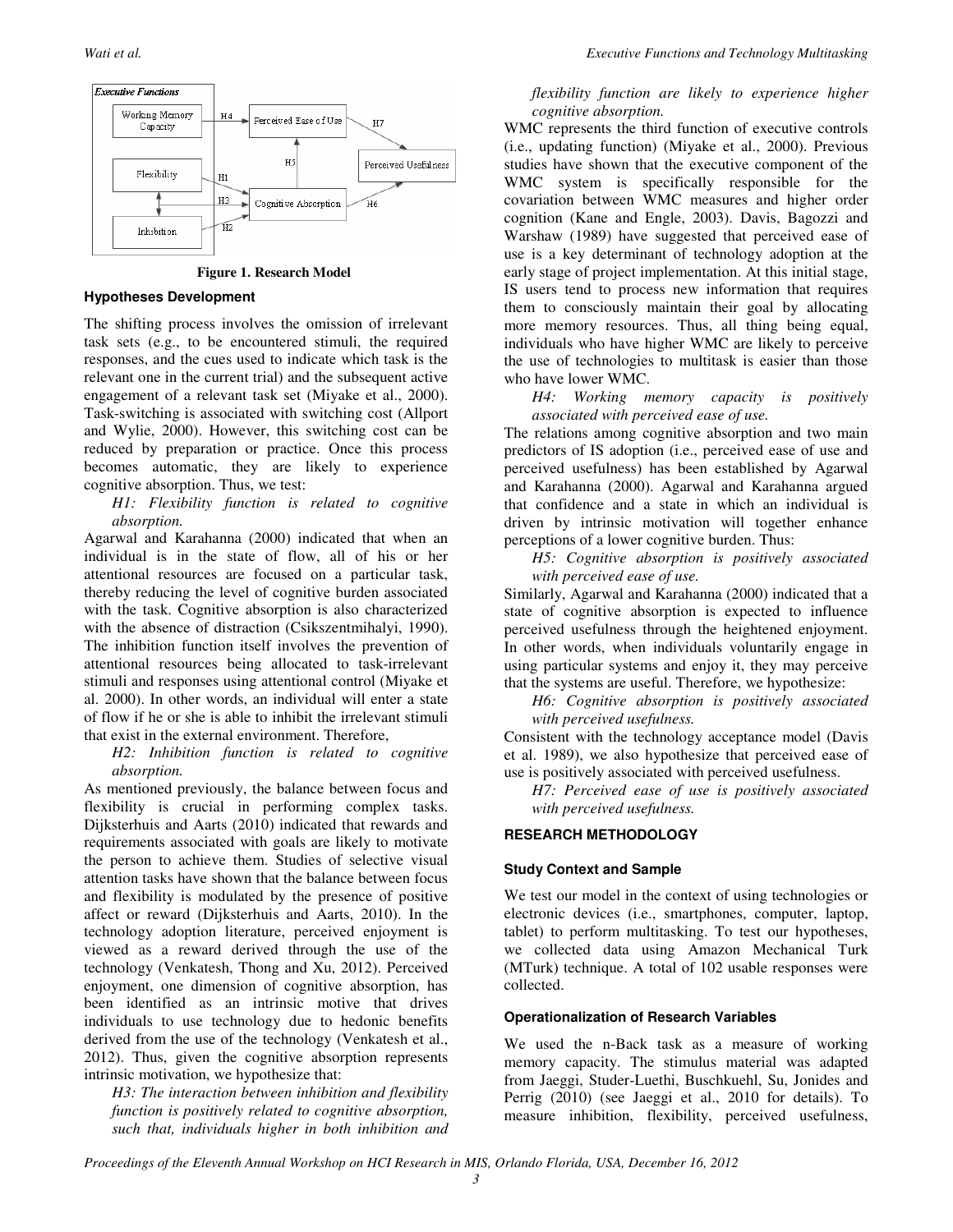perceived ease of use, and cognitive absorption, we used self-report measures. Measures were adapted from prior literature when they were appropriate. A single factor test showed that there is no evidence of a single factor accounting for more than 50% of the variance, suggesting that common method bias is not a significant threat in this research (Podsakoff, MacKenzie, Lee and Podsakoff, 2003).

## **Data Analysis**

We used Ordinary Least Square (OLS) to analyze the data.

## **RESULTS**

We assessed the reliability of each individual item by inspecting the loading of each item on its corresponding construct. All measures satisfied the measure of reliability (reliability greater than .5 on EFA). The Cronbach's alpha values at the construct level exceed the .70, indicating the measures are reliable. The confirmatory factor analysis also shows that scales used in this study met the criteria of internal validity. Though several items exhibit score loadings less than .7 on their respective constructs, all of these constructs exhibit good internal consistency as evidence by their composite reliability scores (>.08) (Fornell and Larcker 1981). Supporting discriminant validity, all indicators should load more higher on their corresponding construct than on other constructs in the model.

## **The Assessment of Regression Model**

The results of regression analysis are presented in figure 2. All of our proposed hypotheses were supported.



**Figure 2. Regression Results** 

## **DISCUSSION, IMPLICATIONS, AND CONCLUSION**

Information workers often must perform multiple tasks at the same time, either in parallel or sequential order (Czerwinski, Horvitz and Wilhite, 2004). Our findings revealed that focus and flexibility are the two main predictors of cognitive absorption when an individual engage in multitasking. Whilst previous research indicated that performing two tasks concurrently typically requires attentional control to coordinate processing on the two tasks in addition to the demands of each task separately (Miyake et al., 2000), we built our study on the assumption that the multitasking process can take place under unconscious state of mind. The present findings reveal that the balance between focus and flexibility has an implication on how people experience the state of flow then they use technologies to multitask. These results suggest that, even when people are asked to work on more than one task, as long as they are able to maintain the balance between the two executive functions—focus and flexibility—they would encounter less challenge to enter the state of flow. The issue is also to understand what can aid people in switching tasks, that is, which can help them to successfully move to another task and concentrate on that ongoing task.

The findings also indicated that WMC is associated with perceived ease of use. Our working memory system consists of a limited capacity system that provides the temporary storage and manipulation of information that is necessary for performing a wide range of cognitive activities (Baddeley, 2012). Thus, individuals who have higher WMC are likely to perceive that multitasking is easier than those who have lower WMC. Consistent with the findings of Agarwal and Karahanna (2000), we found that cognitive absorption is positively associated with both perceived ease of use and perceived usefulness. These findings suggest that individuals in the state of flow perceive that technologies are ease to use and useful in their work. Further research may be necessary to investigate how to measure cognitive absorption using micro-level data.

Though our study used a micro-level task to measure WMC and measured its relationship with higher level measures, we did not include the micro-level of analysis of focus and flexibility. The limitation of IS research in exploring unconscious process of information processing can also be tied to the research instrument. That is, information processes can happen very quickly, say less than .25 to .5 seconds, and occur simultaneously in parallel (Cowan, 1988). By using both micro-level and macro-level of analysis, we suggest that the interpretation of research findings can be generalized to practical contexts with less subjective bias than purely using selfreport measures.

Practically, the findings of this research may give some ideas of the relationship between executive functions and perceptions about technology use. Though there is no doubt that multitasking may increase the stress level among knowledge workers, this research showed that multitasking also depends on the ability of an individual to balance the focus and flexibility of his or her cognitive function. Ophir, Nass and Wagner (2009) found that heavy multitaskers performed worse on a test of taskswitching ability. However, we argue that this result is inconclusive. Ophir et al. did not consider the executive systems of technology users. Moreover, lack of balance between focus and flexibility could be another reason to explain the findings. That is, heavy multitaskers could be higher on flexibility skill, whereas light multitaskers could be higher on inhibition skill. Further research is

*Proceedings of the Eleventh Annual Workshop on HCI Research in MIS, Orlando Florida, USA, December 16, 2012*